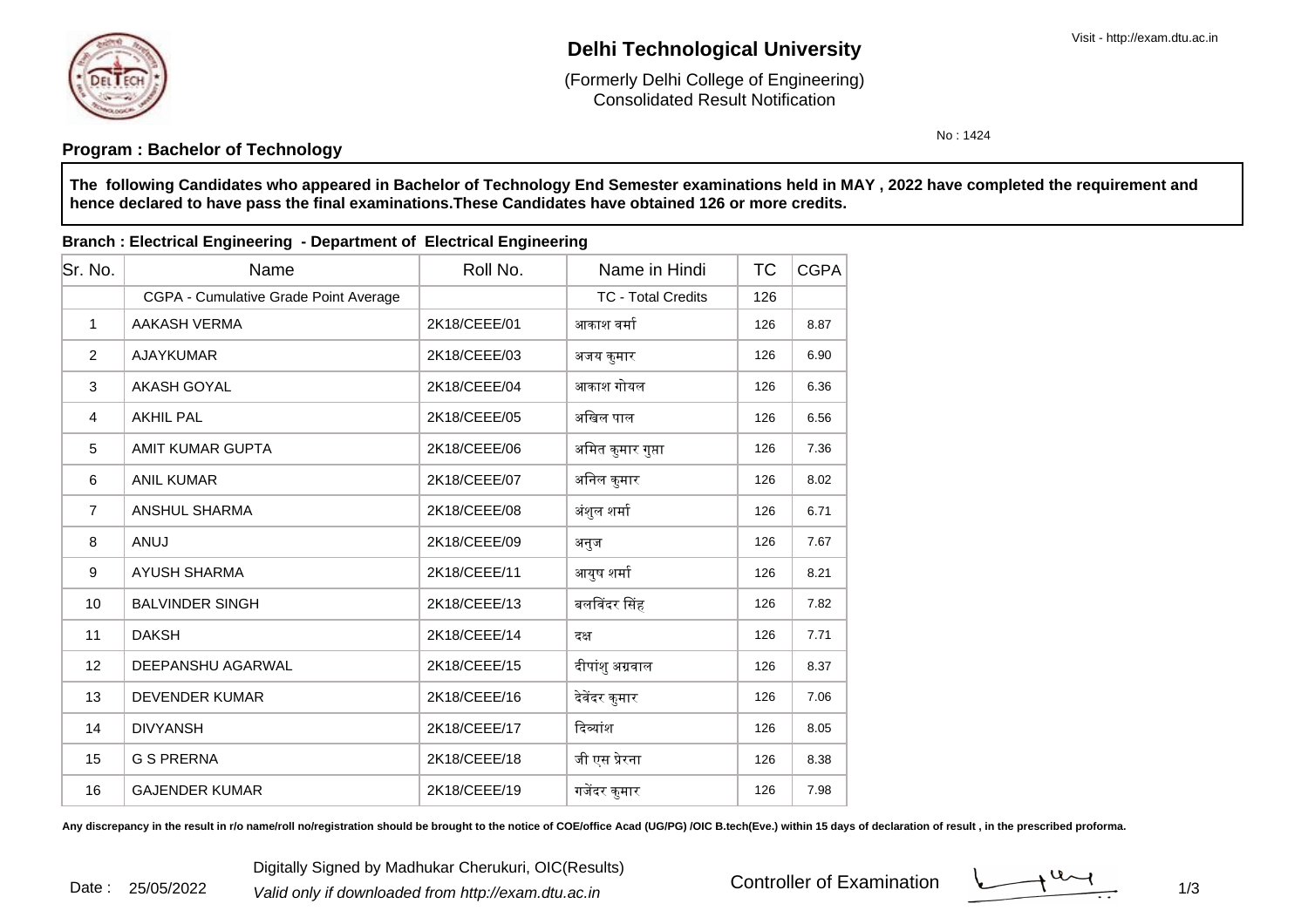

Date : 25/05/2022

# **Delhi Technological University**

Consolidated Result Notification(Formerly Delhi College of Engineering)

No : 1424

### **Program : Bachelor of Technology**

**The following Candidates who appeared in Bachelor of Technology End Semester examinations held in MAY , 2022 have completed the requirement andhence declared to have pass the final examinations.These Candidates have obtained 126 or more credits.**

#### **Branch : Electrical Engineering - Department of Electrical Engineering**

| Sr. No. | Name                                  | Roll No.     | Name in Hindi             | <b>TC</b> | <b>CGPA</b> |
|---------|---------------------------------------|--------------|---------------------------|-----------|-------------|
|         | CGPA - Cumulative Grade Point Average |              | <b>TC - Total Credits</b> | 126       |             |
| 17      | <b>GAURAV SINGH</b>                   | 2K18/CEEE/20 | गौरव सिंह                 | 126       | 7.55        |
| 18      | <b>GOKUL</b>                          | 2K18/CEEE/21 | गोकुल                     | 126       | 7.55        |
| 19      | <b>GORAV KUMAR</b>                    | 2K18/CEEE/22 | गौरव कुमार                | 126       | 8.04        |
| 20      | <b>JEET SINGH</b>                     | 2K18/CEEE/23 | जीत सिंह                  | 126       | 8.14        |
| 21      | <b>MANISH VERMA</b>                   | 2K18/CEEE/24 | मनीष वर्मा                | 126       | 7.65        |
| 22      | <b>MOHD DILNAYAB</b>                  | 2K18/CEEE/25 | मो. दिलनयाब               | 126       | 8.51        |
| 23      | <b>MOHD RABBANI AKHTAR</b>            | 2K18/CEEE/26 | मो रब्बानी अख्तर          | 126       | 7.32        |
| 24      | <b>MOHIT</b>                          | 2K18/CEEE/27 | मोहित                     | 126       | 7.03        |
| 25      | <b>MUKESH KUMAR</b>                   | 2K18/CEEE/29 | मुकेश कुमार               | 126       | 7.81        |
| 26      | <b>NARESH KUMAR</b>                   | 2K18/CEEE/30 | नरेश कुमार                | 126       | 8.33        |
| 27      | <b>NAVEEN KUMAR SAH</b>               | 2K18/CEEE/31 | नवीन कुमार साह            | 126       | 6.79        |
| 28      | <b>NITIN</b>                          | 2K18/CEEE/32 | नितिन                     | 126       | 8.48        |
| 29      | <b>NITIN KUMAR</b>                    | 2K18/CEEE/33 | नितिन कुमार               | 126       | 7.92        |
| 30      | PARMOD KUMAR NIMOTRA                  | 2K18/CEEE/34 | प्रमोद कुमार निमोत्रा     | 126       | 7.10        |
| 31      | <b>PARVEEN</b>                        | 2K18/CEEE/35 | प्रवीन                    | 126       | 6.37        |
| 32      | PRABHAKAR JHA                         | 2K18/CEEE/36 | प्रभाकर झा                | 126       | 7.61        |

Any discrepancy in the result in r/o name/roll no/registration should be brought to the notice of COE/office Acad (UG/PG) /OIC B.tech(Eve.) within 15 days of declaration of result, in the prescribed proforma.

Controller of Examination

 $\frac{1}{2}$  2/3